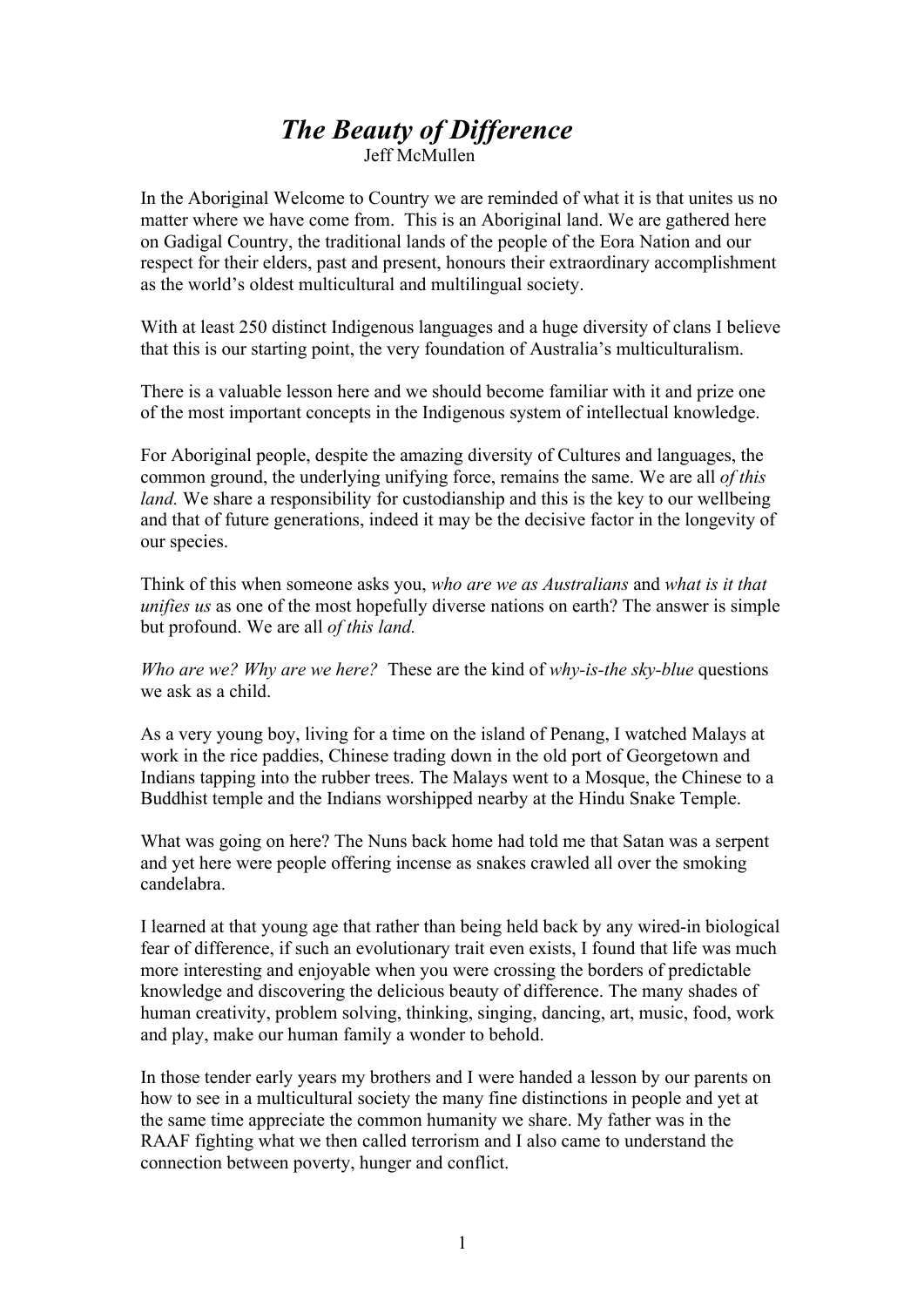When the monsoons came to Penang, in our *kampong* old men with wrinkled skin and their ribs poking through came up from the storm-water drains where they slept on cardboard. They were usually followed by groups of impoverished beggar women holding their little babies right there at our open front door. My mother would share what we had, food, clothing and shelter around our covered verandas. Our big kitchen table was always overflowing with people.

"You know they will keep coming back," my father would say with a smile, and my mother would reply, "Yes, but they have children and we have more than enough of everything here."

Isn't this the case in Australia, which surely has more to share…including hope… than anywhere I have been in more than fifty years of world wandering.

Instead of being side-tracked on our journey towards becoming the most hopeful society on earth or demoralised by outbursts of racism, ignorance and intolerance, yes we have plenty of that, we will have a much stronger and clearer sense of the way ahead if we celebrate what we share here tonight.

Let me repeat. On this common ground, this land that holds us all in the Aboriginal sense, we have all we need to be the most hopeful human society on earth.

I am not romanticising our past or present. I am not minimising our persistent racism and discrimination. Ask Aboriginal footballers like Adam Goodes and Timana Tahu about the pain caused by individual displays of the ugliest and most ignorant racism. The Cronulla race riot reminded us of the violence that can be so easily manipulated in human hearts and minds. I have seen that happen on a vast scale, to whole populations, especially during the genocide in Rwanda where almost one million people died in less than one hundred days, in Guatemala too where some 250,000 of the last Indigenous majority in the Americas were butchered by soldiers wearing crucifixes around their necks and of course in the killing fields of Cambodia where millions died. In all of these cases, a dangerous manipulative minority with power and no democratic checks on their terror tactics, were able to fill the heads of millions of people with lies about the threat posed by just one part of their society.

These are the patterns of human behaviour around the globe that we need to understand to build unity in our own multicultural society.

We are ignoring the Big Picture and the global patterns in our decade long political partisanship over the issue of refugees and asylum seekers.

The deaths of desperate men, women and even tiny babies in the dangerous seas off Christmas Island surely tells us that it is time to overcome the political bickering and to settle on a united, lawful, human approach here in Australia.

Australian anxiety over asylum seekers is vastly exaggerated and those politicians and media voices manipulating the constant chatter about terrorism and a threat to the Australian way of life are playing into the hands of dangerous forces that *are* opposed to our open democracy.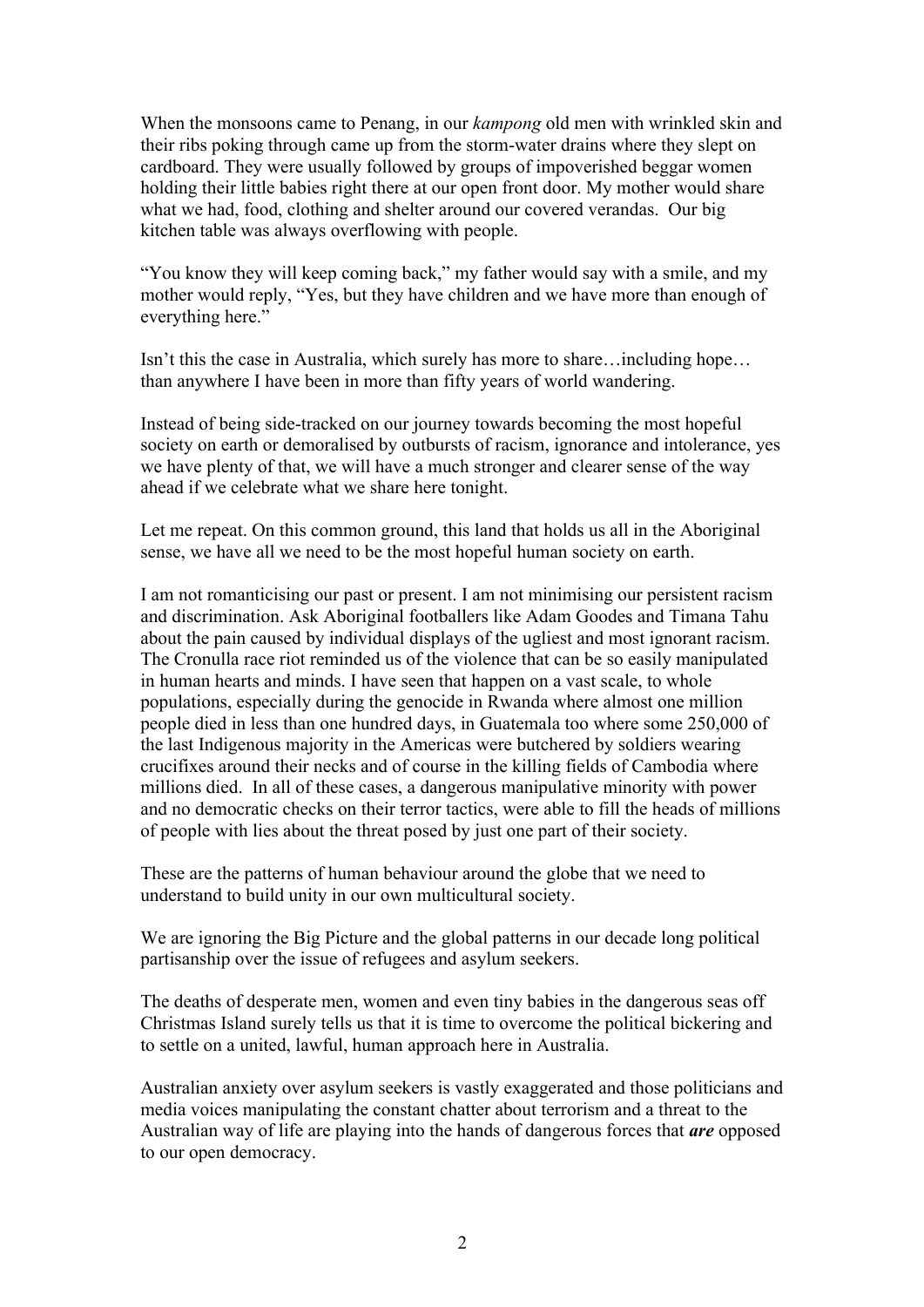Turning back boats at sea, as the Federal Opposition proposes, is sheer folly. In the rough seas where the people smugglers voyage this could well increase the danger for the desperate passengers and for the naval forces from both Australia and Indonesia. A policy aimed at deterrence by simply challenging leaky boats at sea is not going to stop the flood of desperate human beings around the globe. Let me explain why.

There are now over 40 million human beings adrift across borders, the greatest mass movement of people in the history of the world.

The global population has been growing at an unprecedented rate and will reach 8 billion by around 2025, climbing to around 10 billion by 2050 and then, hopefully stabilising. This pressure underlies the war, famine and contest for the most essential life supporting resources, food, water, arable land and energy. Since the end of World War II humans have devoured more raw materials than in all of previous history. I have witnessed the results in Africa, Asia, Europe and South America.

Our species is at war with one another and with the earth itself. I have seen thirty of those wars, along with terrible genocides, man made famines and millions of refugees living in unbearable conditions. Some are stranded for years in transit camps inside countries like Pakistan that are struggling with their own development.

It is very clear to me that Australia could do far more to alleviate the dangerous and quite inhuman pressures so many of these people are forced to endure. All of these people are members of our human family and they have the right to live in peace and safety wherever they can find sanctuary.

It is wrong to quibble about whether they are so called economic refugees or political refugees fleeing war and persecution.

The global pattern I have described has created an inextricable link between conflict, ethnic cleansing, religious and political persecution and the struggle over food, work and shelter.

Those who designed the United Nations Refugee Convention understood the impact of war and its link to the flood of human beings across borders. We should be proud that Australia was one of the first nations to sign the 1951 Convention and not weaken our resolve to set a shining example of what it means to be human.

Our human rights and our human responsibilities compel us to show more understanding of what our good neighbours such as Indonesia and Malaysia are dealing with as the new arrivals put great pressure on struggling locals in their poorer neighbourhoods.

It is not only a question of understanding the huge challenges Indonesia is handling with the complex development issues for 240 million people, it is recognizing that our strongest security, our true national interests, will be enhanced by working together on a human, regional solution. This goes for smaller neighbouring nations like Papua New Guinea which have too much to handle already without the burden of refugees who plainly believe all the while that a developed nation, Australia or New Zealand, will give them that human opportunity to live and contribute.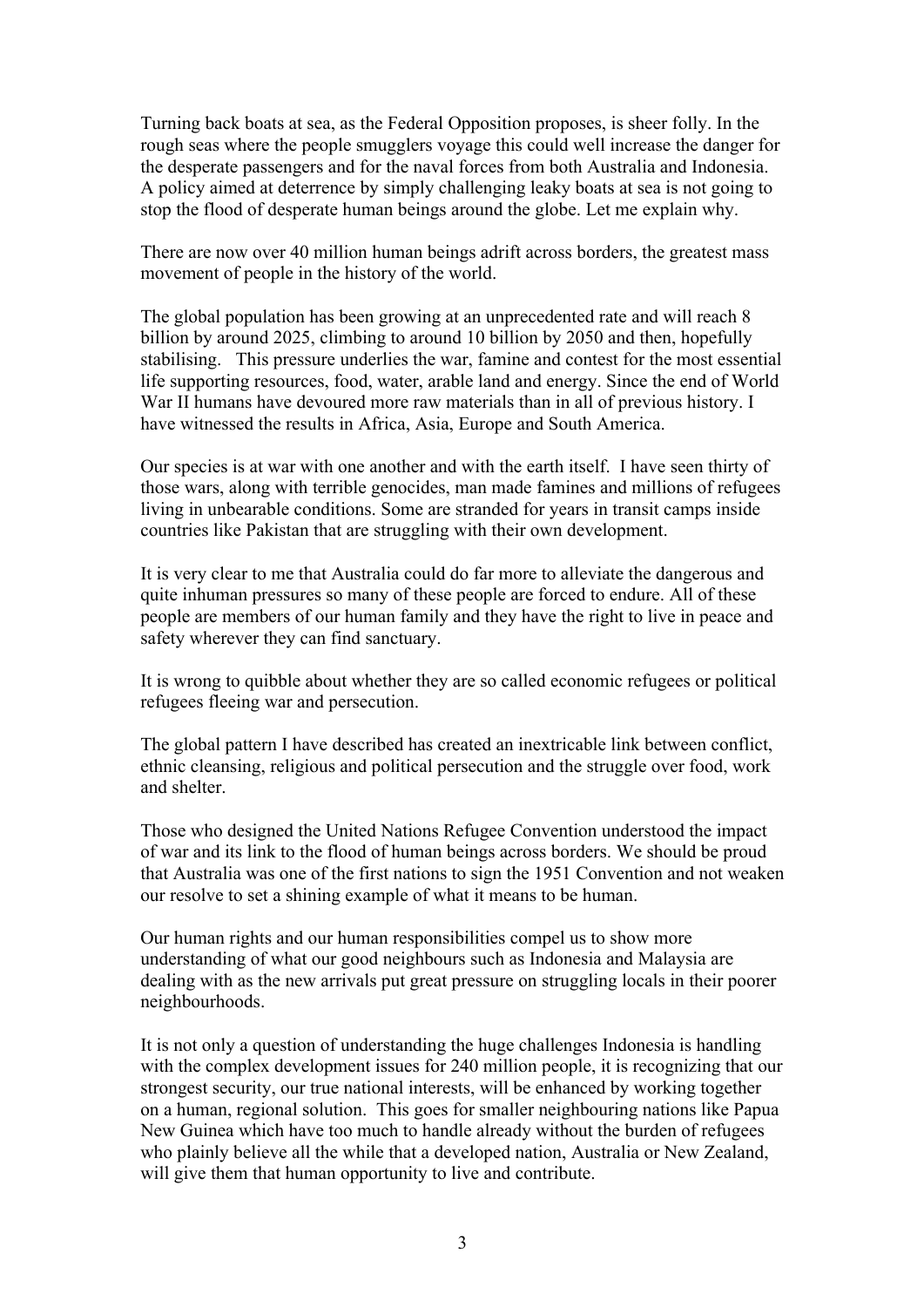I have heard no one in this shallow and sickening political debate, ten years of it, make a convincing case that shows these people coming to our shores are weakening our society.

Look at the choice another way. If we stubbornly keep our heads in the sand and refuse to accept more immigrants and more refugees we will only exacerbate the dangerous pressures that fuel tension in these nearby countries and we will be limited in our lifetimes by our own fearfulness.

If we want a safer, more stable world then Australia must play a far more constructive role and I call on our political party leaders to show more genuine leadership.

If we engage constructively and openly with our neighbours in the planned regional conference we can develop a far better approach to process asylum seekers. Those whose lives are threatened at home such as the Afghans, Iranians or Sri Lankan asylum seekers need our understanding and support. We should not keep their children impounded in compounds anywhere for prolonged periods. Process asylum seekers rapidly whether they are abroad or here and give them their human right to work for a dignified wage.

As to those who are fleeing war torn countries and oppressive regimes looking for a better life, if some of these Iranians for instance do have education and skills, then why can't they be rapidly processed as immigrants and future citizens? We bring in many workers on temporary visas and have skilled shortages around the country. If you are going to shun the Iranians for seeking a better life bear in mind that their Government refuses to take them back. Put yourselves in the shoes of those families, I say, and you can see clearly what responsibility we share.

Look around the world in turmoil and admit that only when we play our part, and that means doing far more to help ease conflict and ease the pressure of this mass exodus, only then will the world of our children be a safer and even happier place.

The truth is that Australia can overcome its current anxiety over refugees and demonstrate to the world that modern societies can be multicultural and successful.

We are a work in progress, a new society, and the more we get involved in personally crossing these self-imposed cultural borders the more of life's joys we will discover.

We are not there yet. But the idea of a great society, a human family united, respectful and celebrating our many faceted strengths and virtues, should be clearly in sight.

We do need to erase the stain of racism from our *White Australia* Constitution, recognizing the rights of Aboriginal and Torres Strait Islander peoples and ensuring, constitutionally that there is no discrimination against anyone on the basis of race, colour, religion, age or gender. Hopefully that can be done in a successful Referendum but we also need a legal compact to recognise the self-determination and sovereignty of Australia's First Peoples.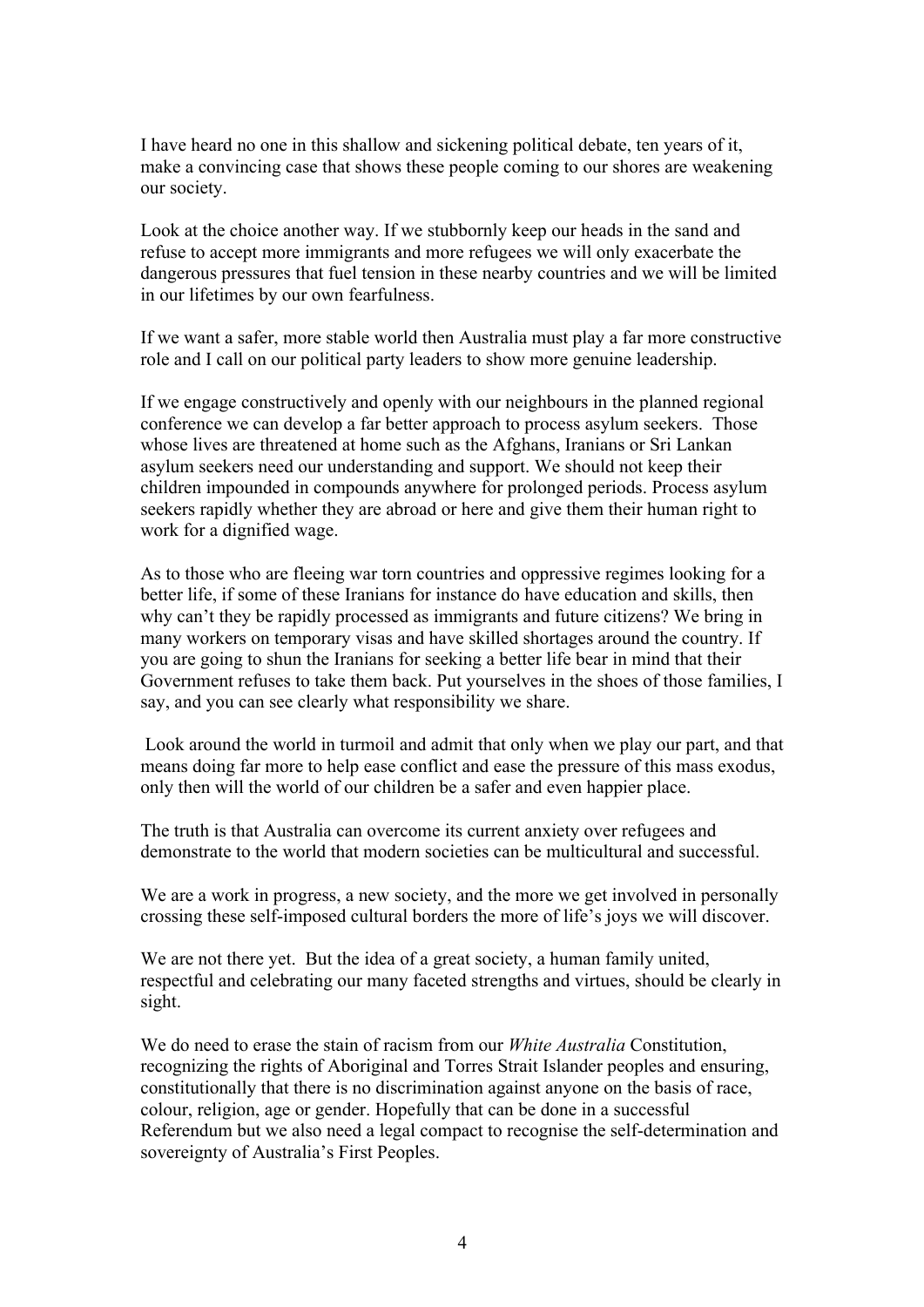While ever we cling to the race powers in the out-dated Constitution and refuse to specifically bar all kinds of discrimination we weaken the foundations that we need to build on for genuine greatness as a nation.

We must also grapple with some structural problems that always hold potential to weaken the foundations of our multicultural society.

We still have a British Monarch for our Head of State. Even some members of the current Royal Family are bemused that we have not opted already for a more vigorous independence. They clearly understand that this is a decision for Australians when we are unified and the time is right. Clinging to the British Monarchy is a false stability. In fact it is an anachronism in our multicultural nation that apart from the First Australians now has citizens from some 270 other ancestries and 260 different languages.

The British Monarch not only is our Head of State but also happens to be the head of the Church of England, which tends to convince some Australians that Australia in some official sense is a Christian nation. The truth is, constitutionally speaking, it is not. Section 116 of the Constitution specifically prohibits Australia from having a state religion and also guarantees citizens the right to practice the religion of their choice. We don't always get the separation of church and state right, as evidenced by funding chaplains in schools instead of skilled teachers or ethicists capable of giving all children a well rounded understanding of morality and the various interpretations of ethics by various religions. But I daresay Australian parliaments, like this one, not only reflect the diversity of people of religious faith but also the approximately 20% of Australians who profess no religion at all. Any citizen elected to parliament surely has every right to swear the oath of office on the Bible, the Koran or the Torah.

I am certain that our Governor General, Quentin Bryce, was right to celebrate Ed Husic's swearing in as Prime Minister Rudd's new Parliamentary Secretary. Ed Husic's decision to take the oath on the Koran was applauded and defended by Jewish and Christian Members of Parliament, surely a show of strength of Australia at its best.

What the critics are missing on this matter is that Ed Husic's religion, or Kevin Rudd's or Tony Abbott's, is only one facet of their identity and their place in this nation. Join your own children at any event at their school or university and watch the shining beauty of difference and diversity that allows us to be ourselves as individuals and yet to find that common ground and so many other important things in life that we can share easily and joyfully.

When Ashton Agar made his brilliant debut with the bat and ball in England we saw the glorious smiling face of modern multicultural Australia. A mother born in Sri Lanka and yes it was her smile too, a father born in Australia, brothers like Ashton raised to believe that out on the oval, on that common ground, we are all equal and entitled to a place in the sun.

At the State of Origin Rugby League game in Sydney last night or at any Grand Final in any sporting code around this nation, look around at the cheering crowds and you will see the beauty of diversity and difference.